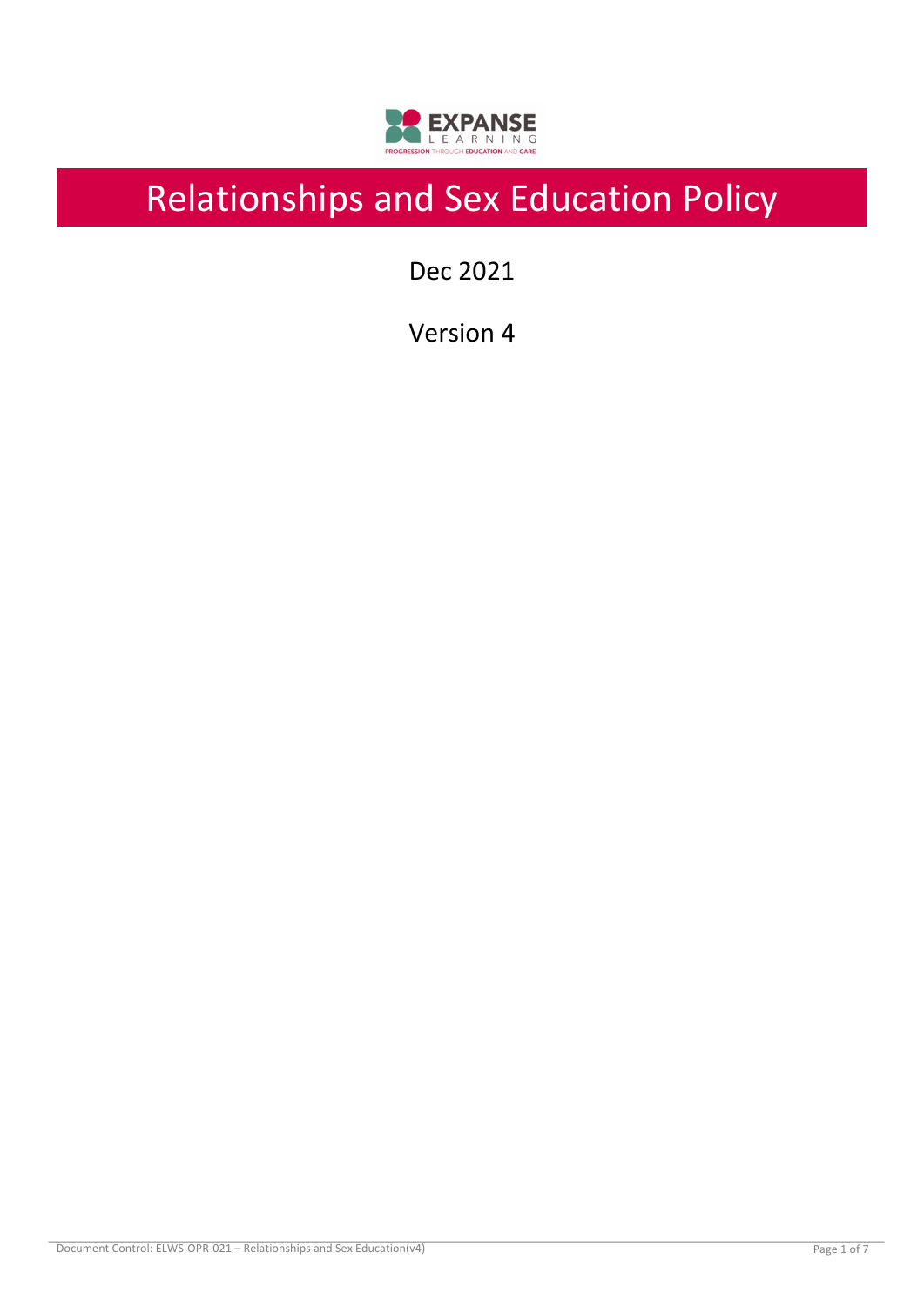# **1. Scope**

This policy applies to all staff at Expanse Learning Wigan School (Hereafter referred to as the School).

## **2. Aims of the RSE Policy**

Producing an up to date RSE policy is the statutory responsibility of the governing body.

The purpose of the policy is to:

- $\circ$  Give information to staff, parents and carers, governors, students and outside visitors about the content, organisation and approach to teaching RSE
- o Enable parents and carers to support their children in learning about RSE
- o Give a clear statement on what the school aims to achieve from RSE, the values underpinning it and why it is important for secondary school students
- Set out how the school meets its legal requirements in respect of RSE
	- *1. Duty to promote well-being (Children Act 2004)*
	- *2. Duty to prepare children for the challenges, opportunities and responsibilities of adult life (Education Act 2006)*
	- *3. Ensure students learn about the nature of marriage and its importance for family life and bringing up of children (Learning and Skills Act 2006)*
	- *4. Protect students from unsuitable teaching and materials (Learning and Skills Act 2006)*
	- *5. Teach statutory RSE elements in the Science National Curriculum*
	- *6. Have an up to date policy developed in consultation with students and parents (Education Act 1996)*
	- *7. Meeting the school's safeguarding obligations*
	- *8. Make the policy available to students and parents (Education Act 1996)*
	- *9. Right of parental withdrawal from all or part of SRE except those parts included in the national curriculum (Education Act 1996)*
	- *10. Taken account of the DfE guidance on SRE (2017)*
	- *11. DfE expects that all state schools "should make provision for personal, social, health and economic education (PSHE) and that "SRE is an important part of PSHEE" (DfE guidance on PSHE 2013)*
	- *12. Prevent discrimination, advance equality of opportunity and foster good relations between different groups (Equality Act 2010)*
	- *13. Provide SRE which includes (as a minimum, information about HIV/AIDS and other sexually transmitted infections (STI) (Education Act 2002)*
	- *14. Ofsted review of PSHEE (2013)*

# **3. Development of the Policy**

This policy was developed in consultation with school governors, staff and outside agencies, including National Autistic Society. We have also taken account of the:

- o Relationships Education, Relationships and Sex Education (RSE) and Health Education
- o Guidance produced by the PSHE Association

## **4. Links to other policies**

This policy links to the Safeguarding & Child Protection policy, anti-bullying policy, SMSC policy, PSHE policy, behaviour policy and curriculum policy.

Our provision of RSE is part of our approach to support the health and well-being of children.

## **5. Definition of RSE**

We use the definition suggested by the PSHE Association

# *"SRE is learning about the emotional, social and physical aspects of growing up, relationships, sex, human sexuality and sexual health".*

We have renamed SRE as Relationships and Sex Education (RSE) to emphasise the relationships aspect of SRE in accordance with the recommendation from the Commons Education Committee (Feb 2015) and to prepare for the changes that will require secondary schools to teach Relationships and Sex Education (RSE) from September 2020. It has three main elements: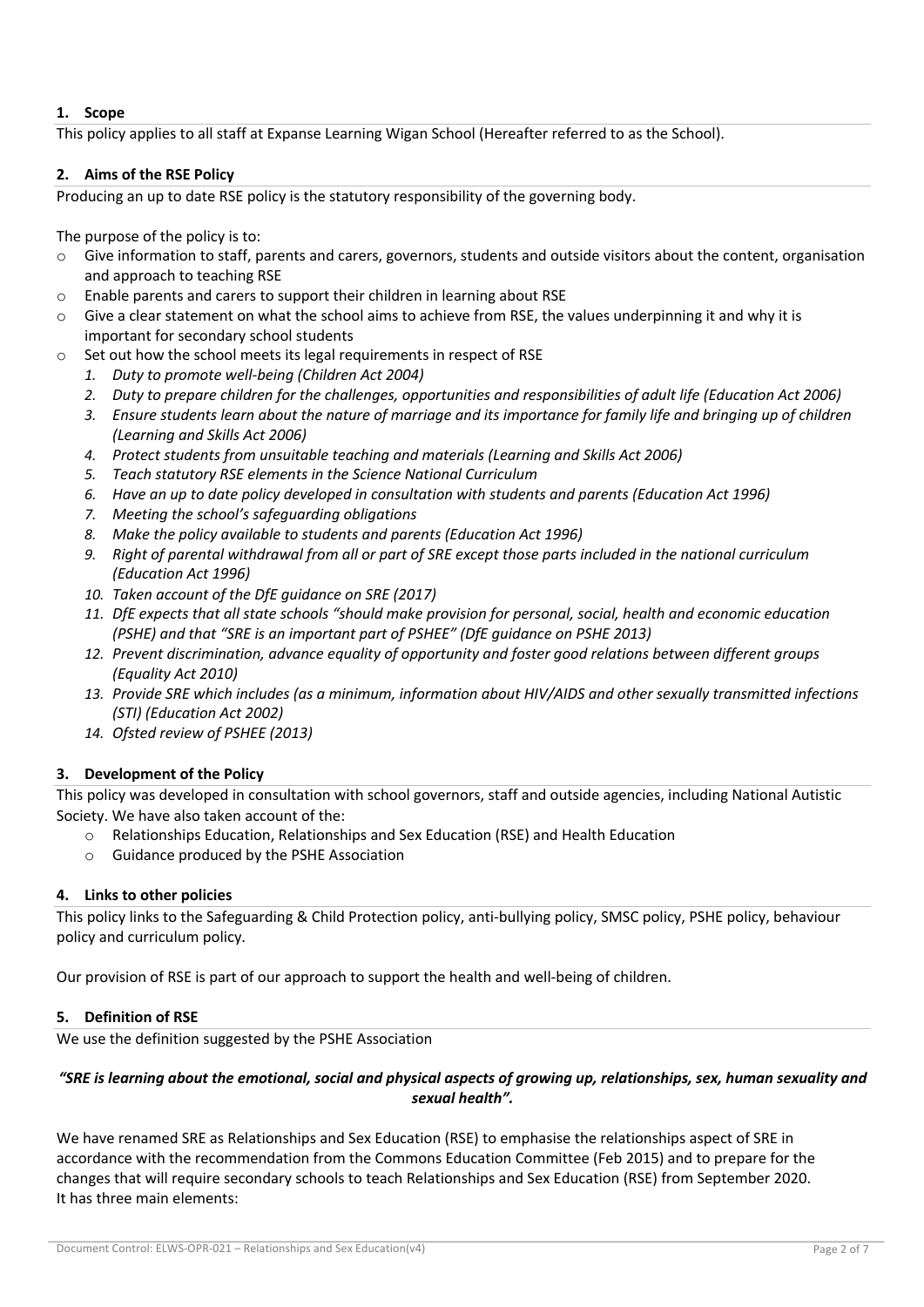- a) **Knowledge and Understanding** including; emotional, social and physical development, body image, human sexuality, gender identity different types of families, different types of relationships, healthy and unhealthy relationships, sex, consent, rights and responsibilities to others, reproduction, sexual health, contraception, the range of local and national sexual health services, reasons and benefits for delaying sexual activity, law about sexual activity and the use of technology and social media, misuse of drugs and alcohol and sexual activity, sexual exploitation and violence in all types of relationships, including personal and family relationships, the impact of pornography on relationships, FGM, being safe including online.
- b) **Personal and Social Skills** including; managing emotions and relationships, developing self-respect and empathy for others, resilience to cope with change, how to make choices and understanding the consequences of choices, managing conflict, dealing with peer pressure, recognising and avoiding exploitation and abuse, communicating respectfully, making responsible and safe decisions, how to identify, assess and manage risk, ask for help and access advice and services
- c) **Attitudes and Values** including; understand a range of views about relationships and sex in society, respect in relationships, the importance of stable and loving relationships including marriage(both heterosexual and same sex) and civil partnerships, respect, love and care, rights and respect for rights in relationships, value of family life, gender equality, acceptance of difference and diversity. Understanding that violence, coercion and sexual exploitation in relationships is unacceptable, including forced marriage, understanding that discrimination based on gender, gender identity, sexual orientation, disability, ethnicity, culture, age, faith is unacceptable, promoting equality and challenging inequality

# **6. Why teach RSE at secondary school?**

- $\circ$  It is a statutory requirement for all secondary schools and is a statutory part of the science curriculum covering the biological aspects of RSE.
- $\circ$  It prepares young people for the physical and emotional changes that will take place at puberty
- o It helps develop positive attitudes, values and self-esteem and challenges negative attitudes and prejudices.
- $\circ$  It helps promote equality in relationships
- o It helps make sense of misinformation in the media and from peers
- o It provides an opportunity to talk about feelings and relationships
- $\circ$  It helps develop the skills necessary for effective communication and loving, caring, respectful and happy relationships.
- o It protects young people from risk and harm in relationships, including violence and sexual exploitation and inappropriate online content and communication
- o It helps deal appropriately with social and cultural pressures as a result of being exposed to distorted or inaccurate view of sex and relationships in the media
- o It helps to reduce early sexual activity, prevent teenage conceptions, STIs, sexual exploitation and abuse, domestic violence and FGM

# **7. Values promoted through RSE**

We believe that students should have accurate information that relates to their needs. They need help to explore their own feelings and attitudes, and those of society, in order to develop values on which to base decisions about relationships. They need to learn the communication skills necessary to help them take increasing responsibility for their own sexual behaviour.

Our RSE programme promotes the aims and values of our school which include

- o Respect for self and others
- o Commitment, trust and love within relationships
- o Rights and responsibilities in relationships
- o Understanding diversity regarding religion, gender, gender identity, culture and sexual orientation
- o Reducing intolerance and discrimination based on sexual orientation, disability, ethnicity, religion, and gender
- o Acceptance of difference and diversity
- $\circ$  Promote gender equality, challenge gender stereotypes and inequality and promotes equality in relationships
- $\circ$  Value of family life and of stable and loving relationships, including marriage (both heterosexual and same sex) and civil partnerships, for bringing up children

#### RSE will support the importance of strong and stable relationships, including marriage for heterosexual and same sex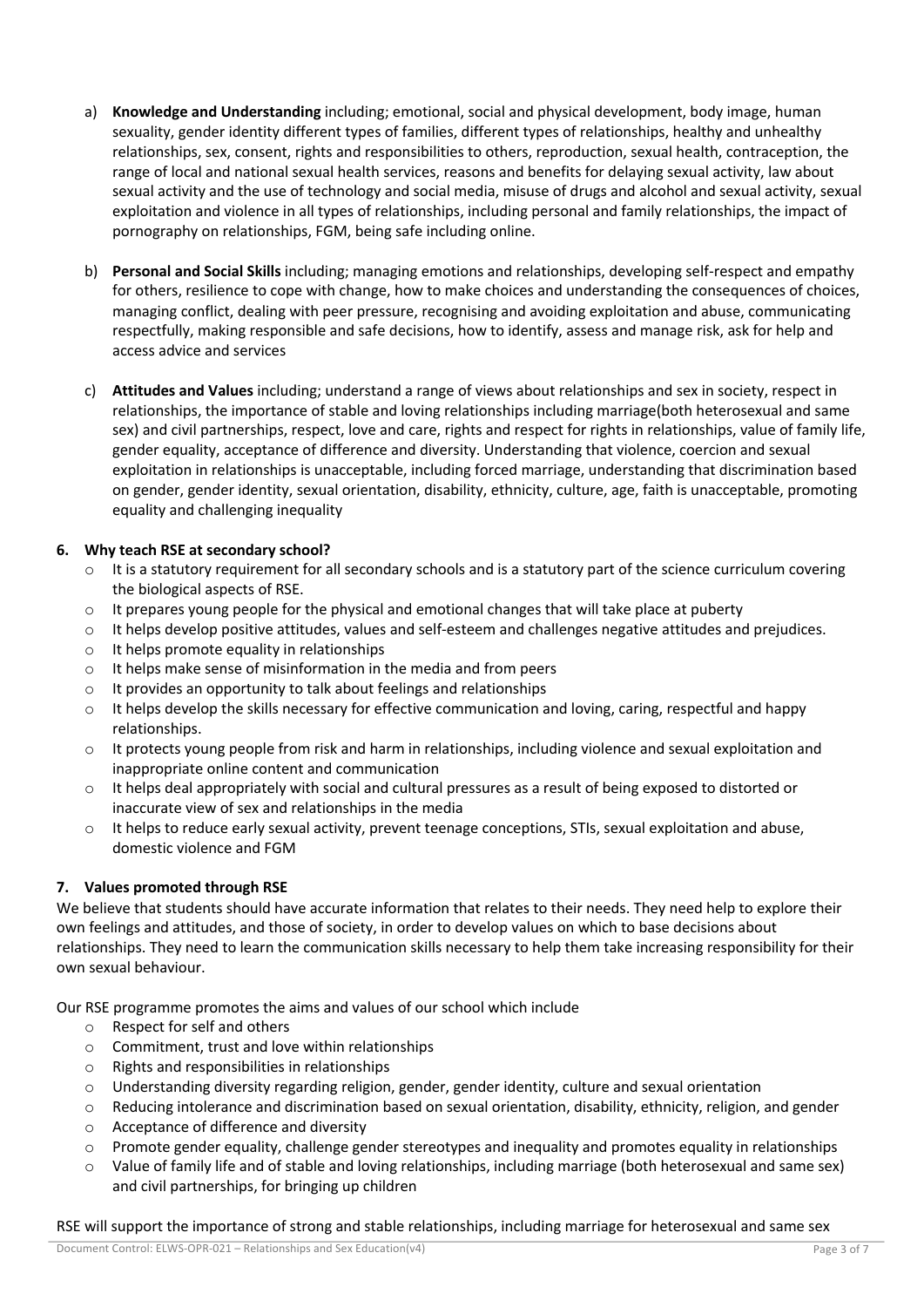couples and civil partnerships, for family life and bringing up children. Care is taken to ensure there is no stigmatisation of students based on their different home circumstances.

#### **8. Aims for RSE**

To enable students to:

- $\circ$  Develop the confidence to talk, listen and think about feelings and relationships
- o Develop skills to make and maintain positive and healthy relationships
- $\circ$  Understand the importance of respect, responsibility, love and care in relationships
- $\circ$  Understand and respect different types of relationships, including friendships, family relationships (including families with same sex parents), dealing with strangers and intimate relationships
- o Recognise, understand and build healthy relationships
- o Recognise unhealthy relationships
- o Understand about human sexuality, sexual orientation (heterosexual, gay, lesbian, bisexual), gender identity and transgender issues.
- $\circ$  Know about the law in relation to consent, sex, online communication and sharing sexual images and FGM
- o Understand the impact of pornography on relationships
- o Develop positive and healthy attitudes about growing up
- o Explore their own and other people's attitudes and values
- o Challenge and prevent discrimination based on sexual orientation and gender
- $\circ$  Prevent sexist, sexual, homophobic, biphobia and transphobic language and bullying
- $\circ$  Challenge gender stereotypes and inequality and promote equality and respect in relationships
- o Know the correct biological names for the parts of the body, including the male and female reproductive parts
- o Know and understand about emotional, social and physical changes at puberty
- o Know and understand about reproduction
- $\circ$  Discuss their concerns and correct misunderstanding they may have gained from the media and peers
- o Know how to keep safe online and offline and understand about the consequences of using inappropriate communication and images online
- $\circ$  Recognise when something is risky or unsafe and make healthy and safe choices
- $\circ$  Know where are how to seek information and advice when they need help, including for mental health issues
- $\circ$  Know about contraception and the main types of contraceptives, how to prevent STIs and teenage pregnancy

## **9. Content and Organisation of the RSE Programme**

## *Where is RSE taught?*

RSE is taught as part of the planned PSHE curriculum in every year group, as well as in Science. This ensures that it covers the statutory biological aspects, but also the social and emotional aspects. We ensure that the same messages about being safe online are taught through RSE as in IT lessons.

## *What is taught in each year group?*

The content for each year group covers knowledge, skills and attitudes and is appropriate to the age and maturity of students and progresses from one year to another, building on what has been learnt in previous years. It covers statutory science and PSHE.

We have a statutory duty to teach about HIV and AIDS and sexually transmitted infections as well as the RSE elements of the science national curriculum:

# *Key Stage 3*

## *Reproduction*

● reproduction in humans (as an example of a mammal), including the structure and function of the male and female reproductive systems, menstrual cycle (without details of hormones), gametes, fertilisation, gestation and birth, to include the effect of maternal lifestyle on the foetus through the placenta

## *Key Stage 4*

## *Coordination and Control*

● hormones in human reproduction, hormonal and non-hormonal methods of contraception *See Appendix 1 for what is taught at each key stage.* 

#### *Who teaches RSE?*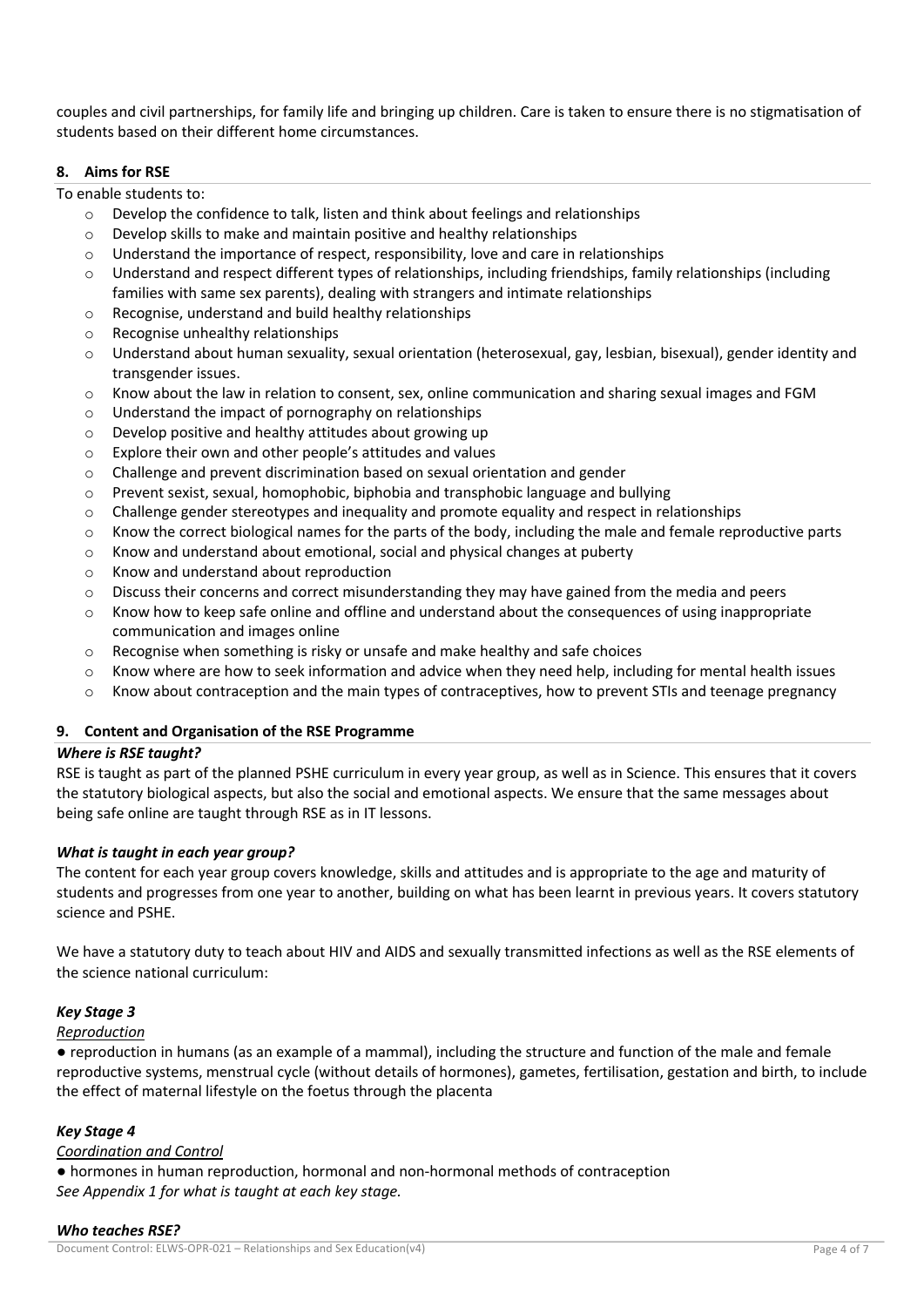RSE will be delivered by teachers and teaching assistants in PSHE lessons and by outside visitors and professionals as available and appropriate. Aspects are also covered in other curriculum areas - including, but not limited to, Humanities, Science, English and ICT.

We sometimes involve other agencies to enhance rather than replace teacher led RSE e.g. school nurses and sexual health advisers from Spectrum (Wigan).

When visitors are involved in RSE we will

- $\circ$  plan and evaluate their contribution as part of the school's RSE teaching programme.
- $\circ$  provide the visitor with an up-to-date copy of the school's RSE Policy and ensure they adhere to it
- o Utilise our External Visitors policy to appropriately plan the visit.
- $\circ$  ensure that the class teacher is present throughout the lesson, taking responsibility for class management
- o provide follow up lessons

TAs and Learning Mentors support individual students to ensure that RSE meets their individual needs.

# **10. How RSE is taught:**

- o In KS3 and 4, students are taught in their groups. Occasionally, it may be necessary to split groups in order to remove barriers to learning.
- $\circ$  Teachers set a group agreement or ground rules with students to ensure that an atmosphere is created where students feel able to ask questions, discuss concerns, talk about feelings and relationships, but do not discuss personal experiences or issues or ask information of each other or the teacher. Staff do not discuss details of their personal experiences or relationships.
- $\circ$  We answer questions honestly and sensitively, appropriate to the age and maturity of the students. Questions may be answered to the whole class, in small groups or on a one-to-one basis, as appropriate. We also use question boxes so that students can ask questions anonymously
- o Resources, such as DVDs, YouTube and leaflets are chosen to ensure that they are appropriate to the age and maturity of students. They take into account equality of opportunity through their use of language, cultural attitudes, family make-up and images, including body image, avoiding stereotyping, racism and sexism.
- $\circ$  A variety of teaching methods are used that enable students to participate and reflect on their learning such as role play, quizzes, pair and small group work, mixing groups so that students work with a range of peers. We also use case studies, stories and role plays to help de-personalise discussions and help students gain confidence to talk and listen to each other.
- $\circ$  The RSE policy reflects our equal opportunities policy and the school ensures that the RSE teaching programme is an inclusive one and is appropriate and relevant to all students, including those with SEN and disabilities. Teachers ensure that the content, approach and use of inclusive language reflect the diversity of the school community, and help all students feel valued and included, regardless of their gender identity, sexual orientation, ability, disability, experiences and family background.
- Where needed, RSE is differentiated to meet the needs of students and specialist resources may be used to respond to their individual needs. In some cases, students have individual support or work in small groups with a TA.
- o Teachers do not offer individual students' advice on contraception. The teaching programme includes information about local services that can offer confidential information and advice.
- $\circ$  Teachers are sensitive to the issues of different types of relationships. Promoting inclusion and reducing discrimination are part of RSE throughout the school and reflect our equality policy. When teaching about relationships and families we include same sex relationships and specific understanding of different types of relationships, including lesbian, gay and bisexual relationships.
- $\circ$  Homophobic, biphobia and transphobic references, language and bullying are not tolerated in school and are challenged and dealt with as part of our commitment to promoting inclusion, gender equality and preventing bullying.
- Teaching about different families is part of RSE and we aim to reflect the broad range of experiences amongst students and ensure all students feel their family is valued, such as: single parent families; recently divorced parents; parents who are married, parents who are not married, parents who have non-monogamous relationships; lesbian, gay or bisexual parents; children living between two homes; in foster homes; in residential homes and living with relations other than biological parents. We will emphasise the importance of strong and supportive relationships, including marriage (both heterosexual and gay) and civil partnerships, for family life and bringing up children.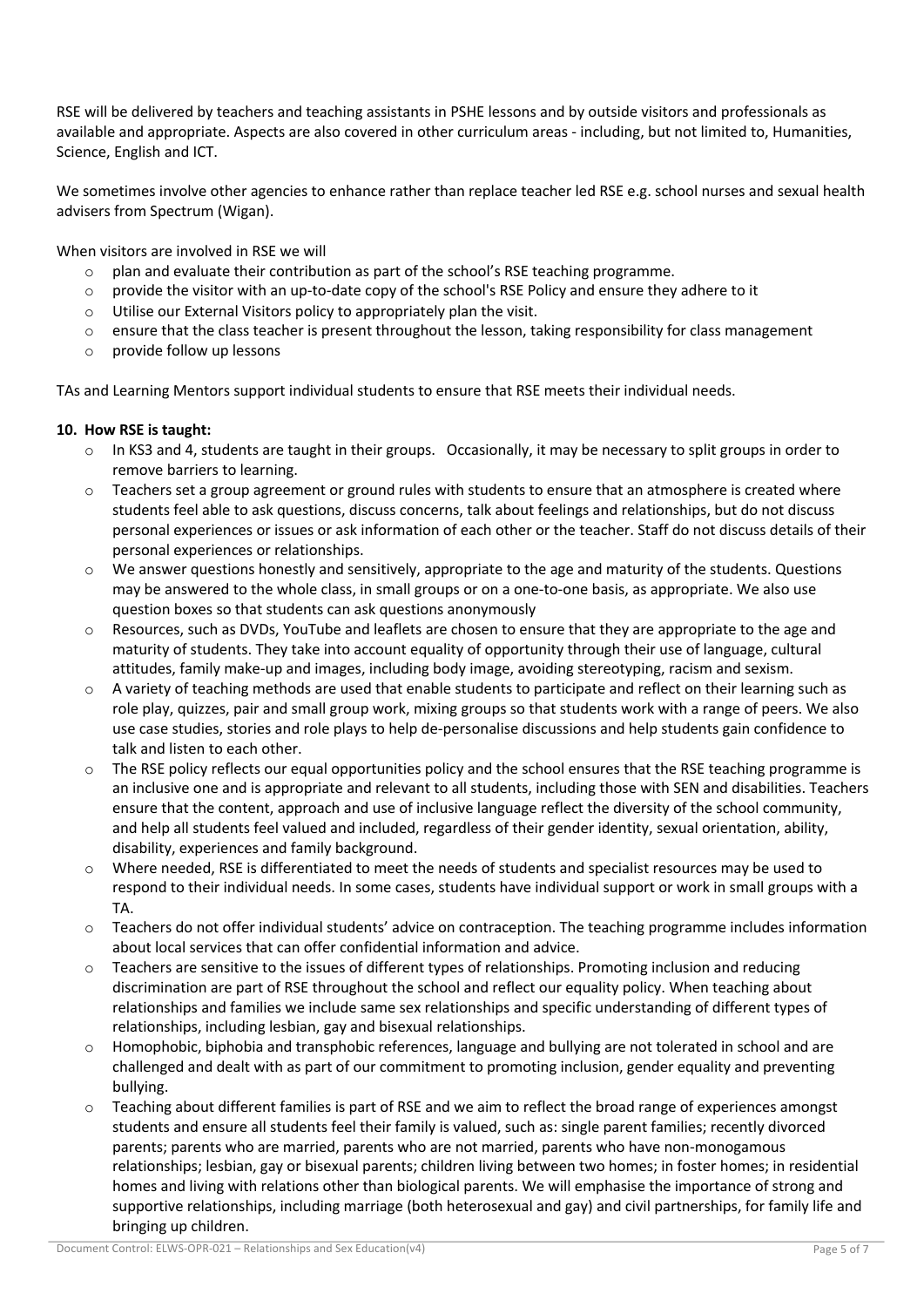## **11. Involving Students**

To ensure the RSE programme meets the needs of students, we regularly undertake reviews of the curriculum and materials used and keep abreast of new developments and changes through our subscription to the PSHE association and use of a wide variety of websites such as Mentally Healthy Schools, Stonewall, NSPCC.

Similarly, through our student council meetings we regularly canvass the views of our students in relation to the subject matter and methods of delivery.

Students are involved in raising awareness about relevant RSE issues such as sexual exploitation, domestic violence, keeping safe online and equality in relationships. The school displays prominently and discretely where appropriate information about where to go to get advice and information locally including young people's sexual health services. Information about these services can also be found on the PSHE noticeboard.

#### **12. Confidentiality, safeguarding and child protection**

Although RSE is not about personal disclosures and personal issues, it is possible that a student may disclose personal information. Staff understand that they cannot promise students absolute confidentiality. Although teachers cannot offer unconditional confidentiality, students are reassured that their best interests will be maintained. They will be reminded that if confidentiality has to be broken, they will be informed first, if possible, and then supported as appropriate. They are encouraged to talk to their parents or carers and are provided with support to do so.

If teachers are concerned in any way that a student is at risk of sexual or any other kind of abuse, they will talk to the Designated Safeguarding Lead and follow the school's Child Protection Procedures.

This school upholds the right of any health professional to work within their professional code of conduct. However, when professionals are delivering aspects of RSE in the classroom they are bound by the school's RSE and External Speakers policies.

#### **13. Assessing RSE**

Students' progress in learning in RSE is assessed as part of the assessment of science and PSHE and SMSC. This assessment may involve teacher, peer or self-assessment.

#### **14. Monitoring and evaluating RSE**

The Leadership team monitors teachers' planning and works with the staff to monitor delivery of lessons to ensure RSE is being taught. Students and staff are involved in evaluating the RSE teaching programme as part of the annual review of PSHE and SMSC which also involves the school council.

#### **15. Training staff to deliver RSE**

It is important that RSE is taught by teachers that are knowledgeable, skilled and confident. We ensure that teachers are trained to teach RSE and provide a range of training opportunities including school-based INSET, team teaching, classroom observations and external training courses.

Training could include:

- o What to teach and when?
- o Leading discussions about attitudes and values
- o Information updates
- o Practising a variety of teaching methods
- o Facilitating group discussions
- o Answering questions
- o Managing sensitive and controversial issues

## **16. Working with Parents/Carers and Child Withdrawal Procedures**

We place the utmost importance on sharing responsibility with parents and carers for their children's education.

#### We will take every opportunity to inform and involve parents and carers by o Making the policy available on the school's website